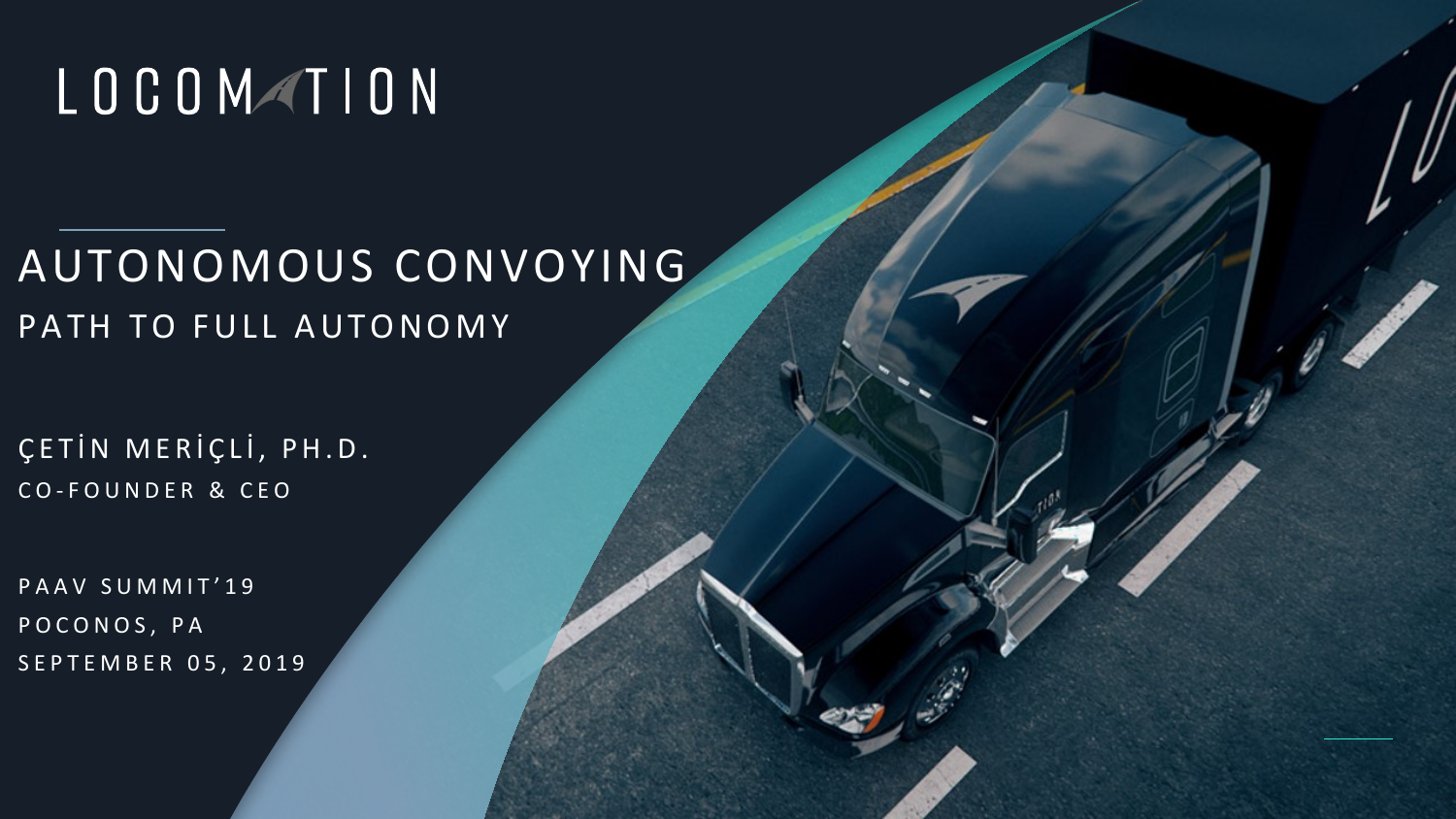

#### INDUSTRY

\$3T Industry WW (\$700B US)

70% of all goods consumed

Growing demand

#### CHALLENGES

Increasing driver shortage & turnover (up to 110%)

Razor thin profit margins (3-5%)

Low asset utilization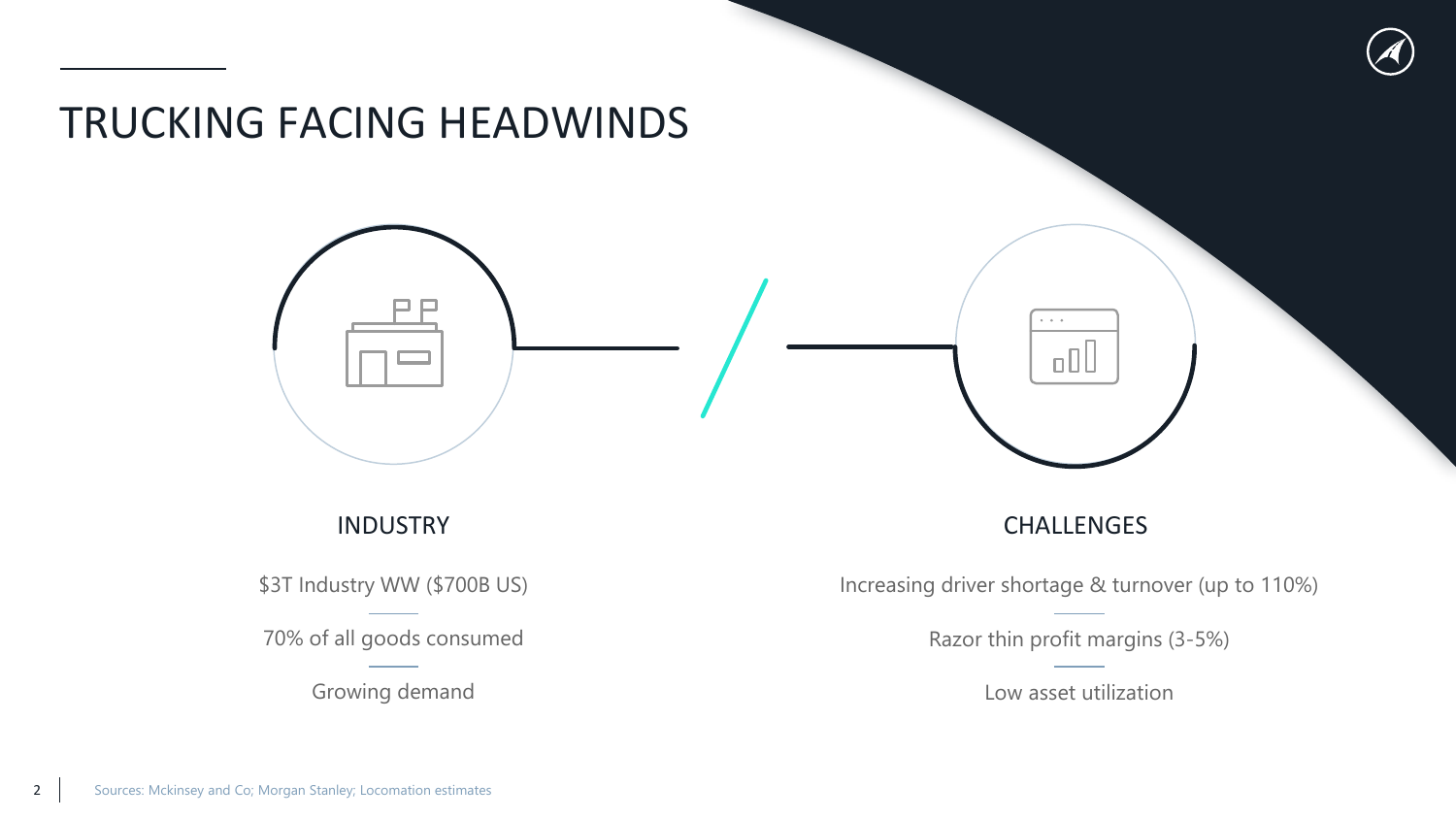

### FULL AUTONOMY NEEDS MORE WORK

- System level V&V is inherently tedious/hard for highly complex systems
- Learning based components do not directly map onto V-model
- Generalized perception (machine learning) has fundamental open issues
	- Edge cases are challenging to enumerate and generalize over
	- Easy to demonstrate, hard to make bulletproof
- − Brute forcing field testing is impractical with selffunding

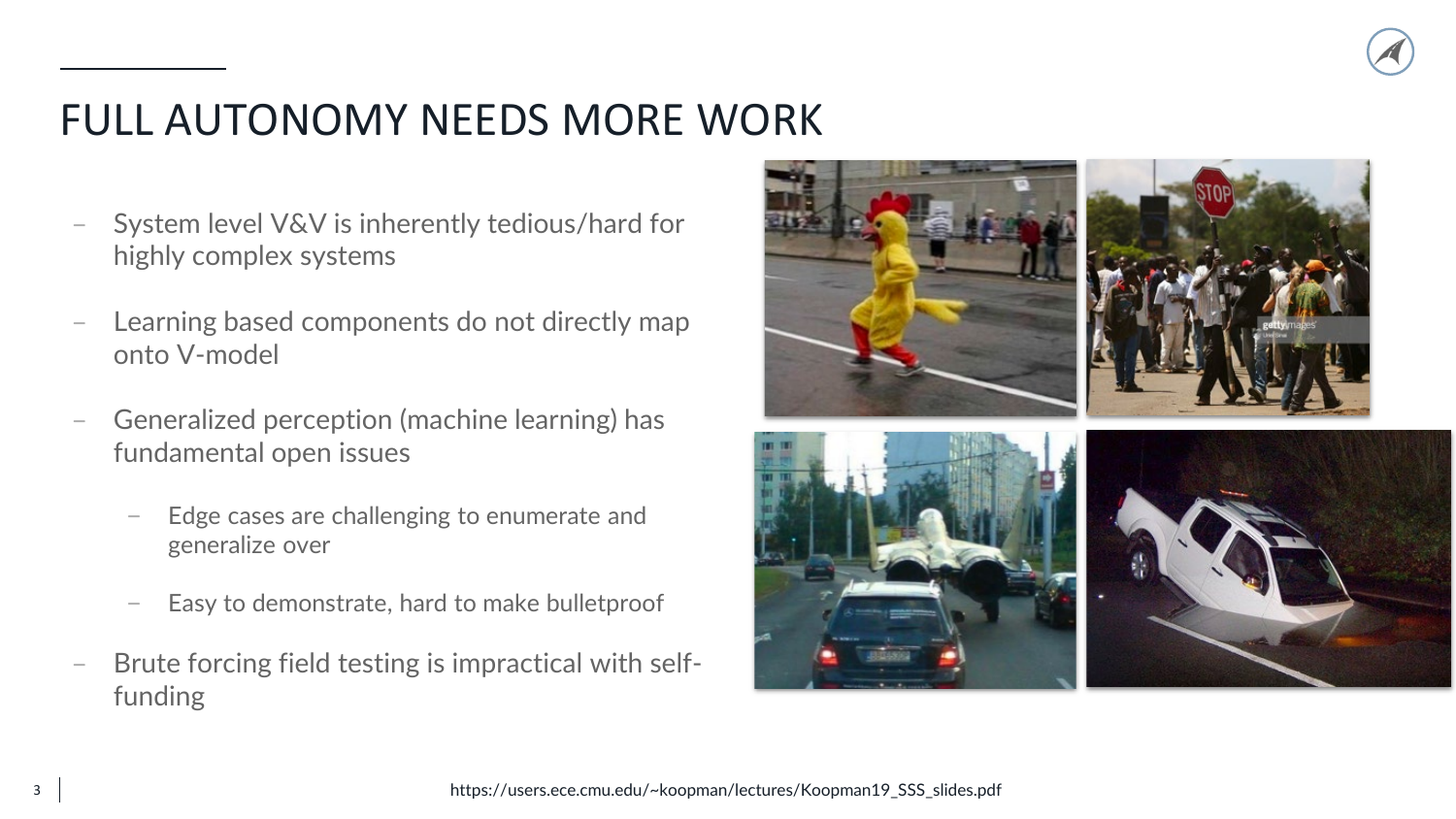

#### FIRST STEP: AUTONOMOUS RELAY CONVOYING (ARC)



- − Make a truck fully autonomous, but put it behind adult supervision
	- − De-emphasizes long-tail perception problem (no ML required)
	- − Enables natural and gradual progression towards full autonomy
- − A very particular, narrow ODD
	- − Easier to develop

 $Z^{\mathsf{Z}}$ 

 $1 \times 2$   $\sim$   $1 \times 1$   $\sim$   $1 \times 1$   $\sim$   $1 \times 1$   $\sim$   $1 \times 1$   $\sim$   $1 \times 1$ 

- − More importantly, easier to validate
- Emphasizes motion planning, vehicle control, vehicle modeling
	- − Not easy, but not an open science problem like generalized perception
- − L4 capable hardware makes transition to higher automation levels smoother

 $Z^{\mathsf{Z}}$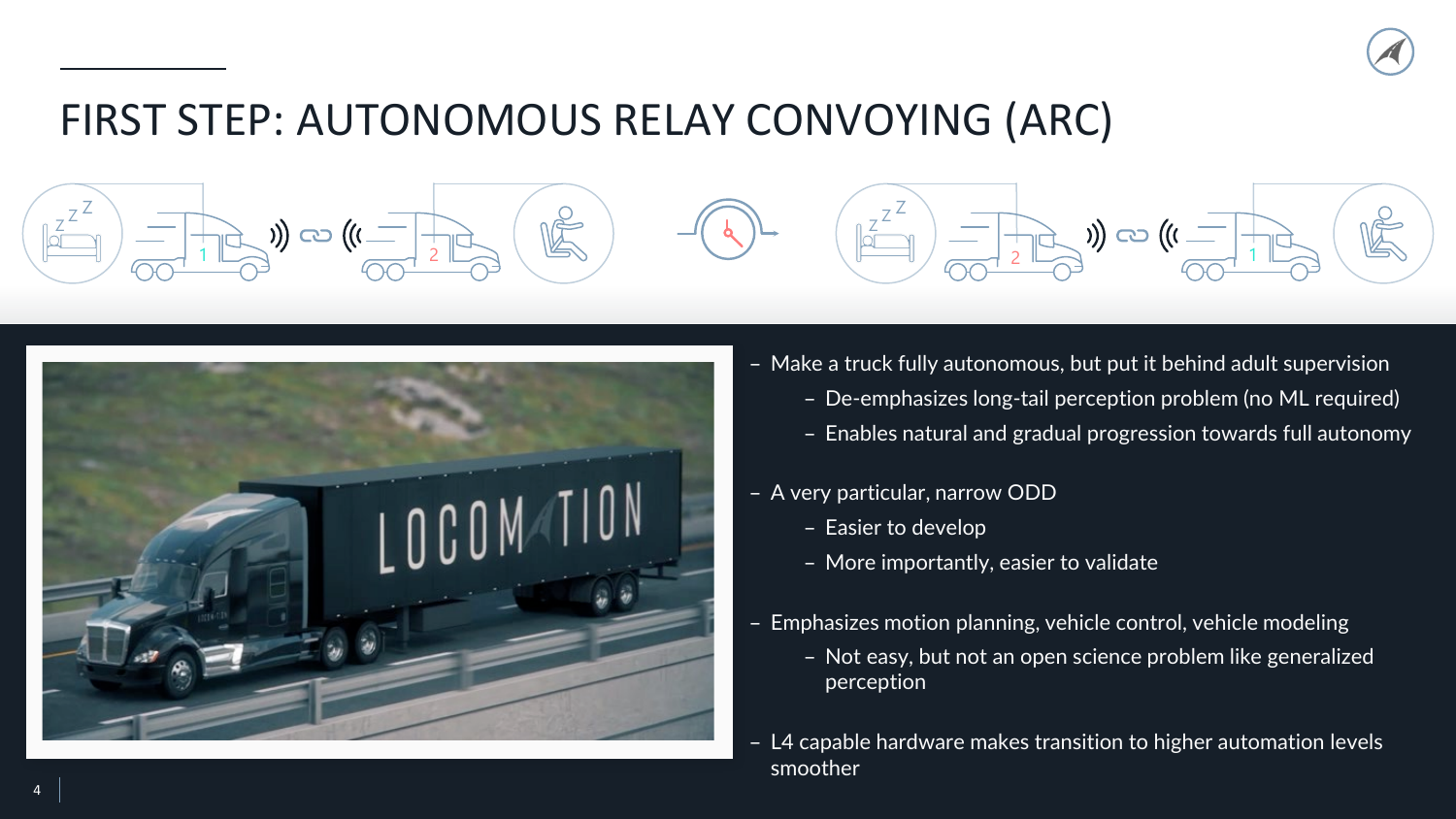

#### MINIMUM VIABLE PRODUCT & MARKET SEGMENT

For-hire and Dedicated Fleets

- Line haul Relay networks
- Team driving
- Day trips with backhaul
- >\$100B/yr market in US

#### Private Fleets

- Control over dispatching-schedule
- Team driving
- Relay networks

Ideal Starting Configuration

- Two truck convoys
- Easier to navigate around in traffic
- Less stress on infrastructure (bridges)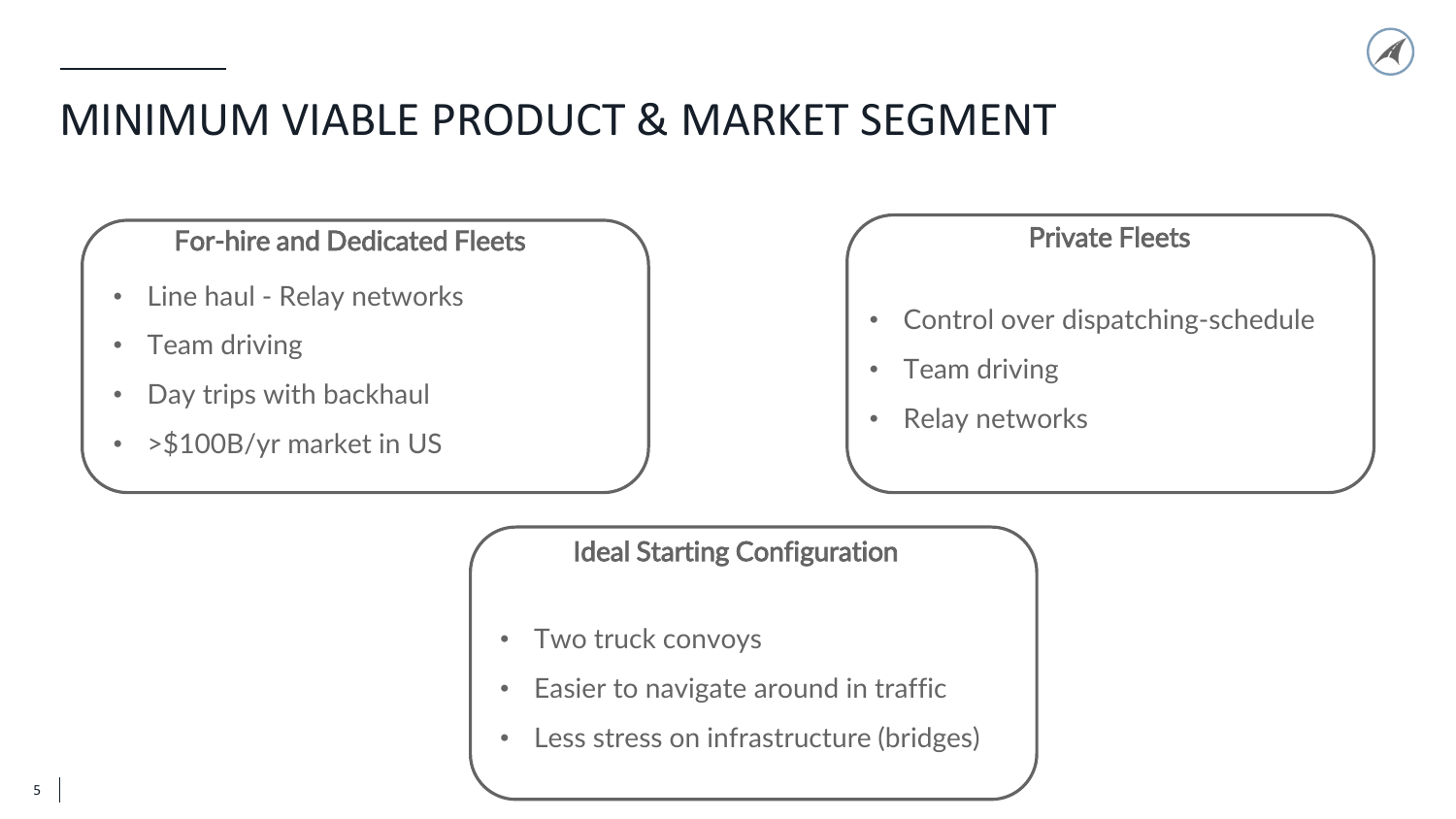### WRAP UP

- Autonomous convoying is a sweet spot to start
	- Addressing labor availability/costs => compelling ROI
	- Retaining human common sense in the loop
- Not a done deal
	- A lot of engineering challenges to get it right
	- Still, *easier* than taking the driver out of the cab at once
- Has a substantially shorter time to market